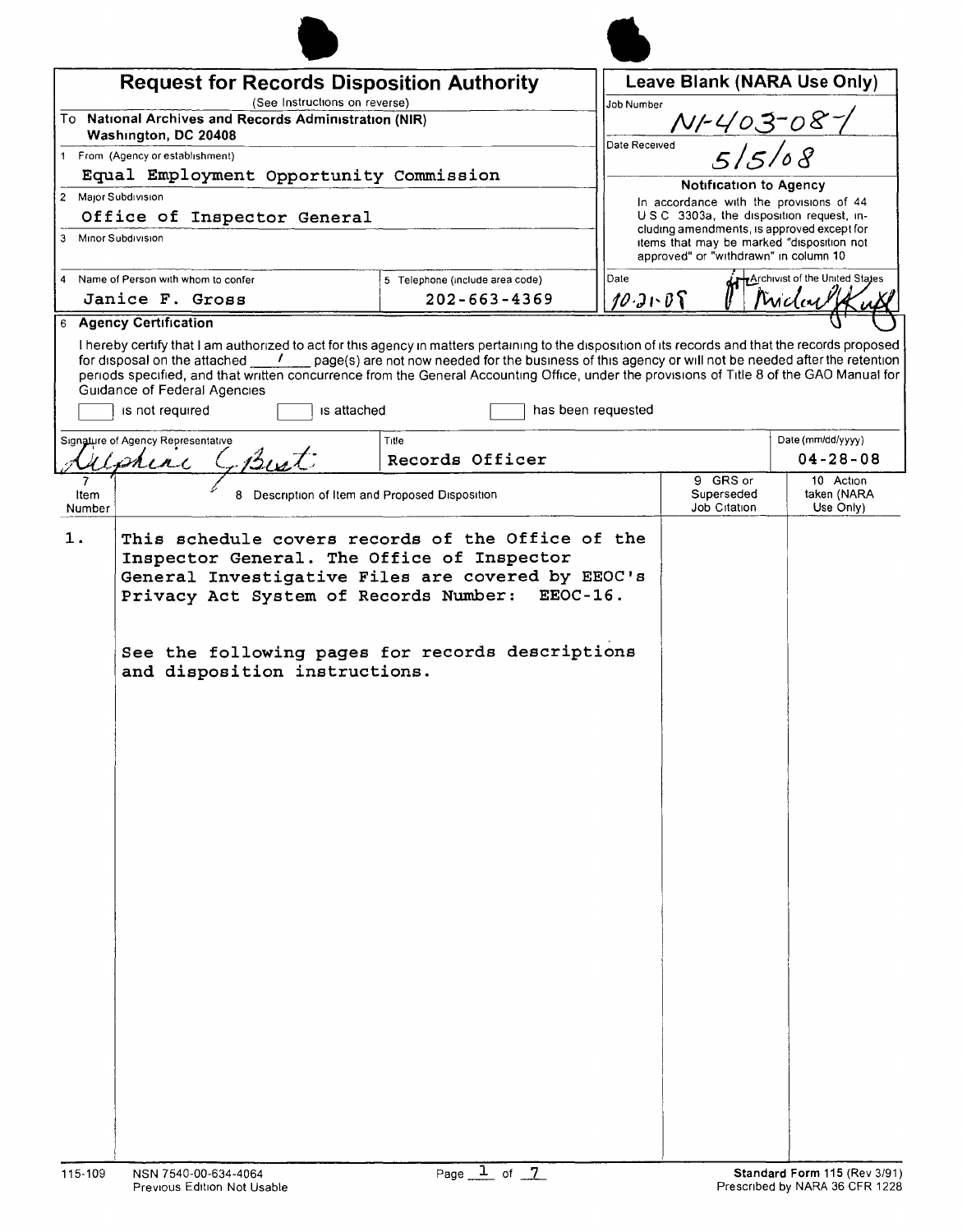# **OFFICE OF INSPECTOR GENERAL**

# 1. **OFFICE OF INSPECTOR GENERAL INVESTIGATIVE CASE FILES**

### **A. Significant Investigative Case Files**

Case files resulting from Office of Inspector General investigations of alleged fraud, abuse, irregularities and violations of laws and regulations. These case files meet on or more of the following critena:

- $\bullet$  The subject of the file is the agency chair, commissioners, chief operating officer, or an agency director, or the equivalent of these positions.
- The case attracts national or regional media attention.
- The case results in a Congressional investigation
- The case resulted in substantive changes in agency policies and procedures.

Volume: approx. 2 cu. ft. per year.

Disposition: **PERMANENT**. Cut off at the end of the fiscal year in which cases are closed. Transfer to the Federal Records Center 1 year after cut off. Transfer to NARA 10 years after cut off.

#### **B. Routine Investigative Case Files**

Case files developed dunng investigations of known or alleged fraud, abuse, and irregulanties or violations of laws and regulations. Cases are related to agency personnel, programs, and operations adnunistered or financed by the agency, mcludmg contractors and others having a relationslup with the agency. Files consist of investigative reports and related documents such as correspondence, interviews and background files. Also included are files contauung information or allegations of an investigative nature that do not result in the establishment of a formal case file.

Volume: approx. 5 cu. ft. per year.

Disposition: **TEMPORARY**. Cut off at the end of the fiscal year in which cases are closed. Transfer to the Federal Records Center 1 year after cut off. Destroy 5 years after cut off.

# 2. **OFFICE OF INSPECTOR GENERAL AUDIT CASE FILES**

#### **A. Record Copy of Semiannual Report to Congress**

Reports including audit of financial statements and other financial related audit work generated by the Office of Inspector General followmg evaluation of the agency's mission related programs, i.e. EEO charge processing, litigation or mediation programs, an audit of functions unique to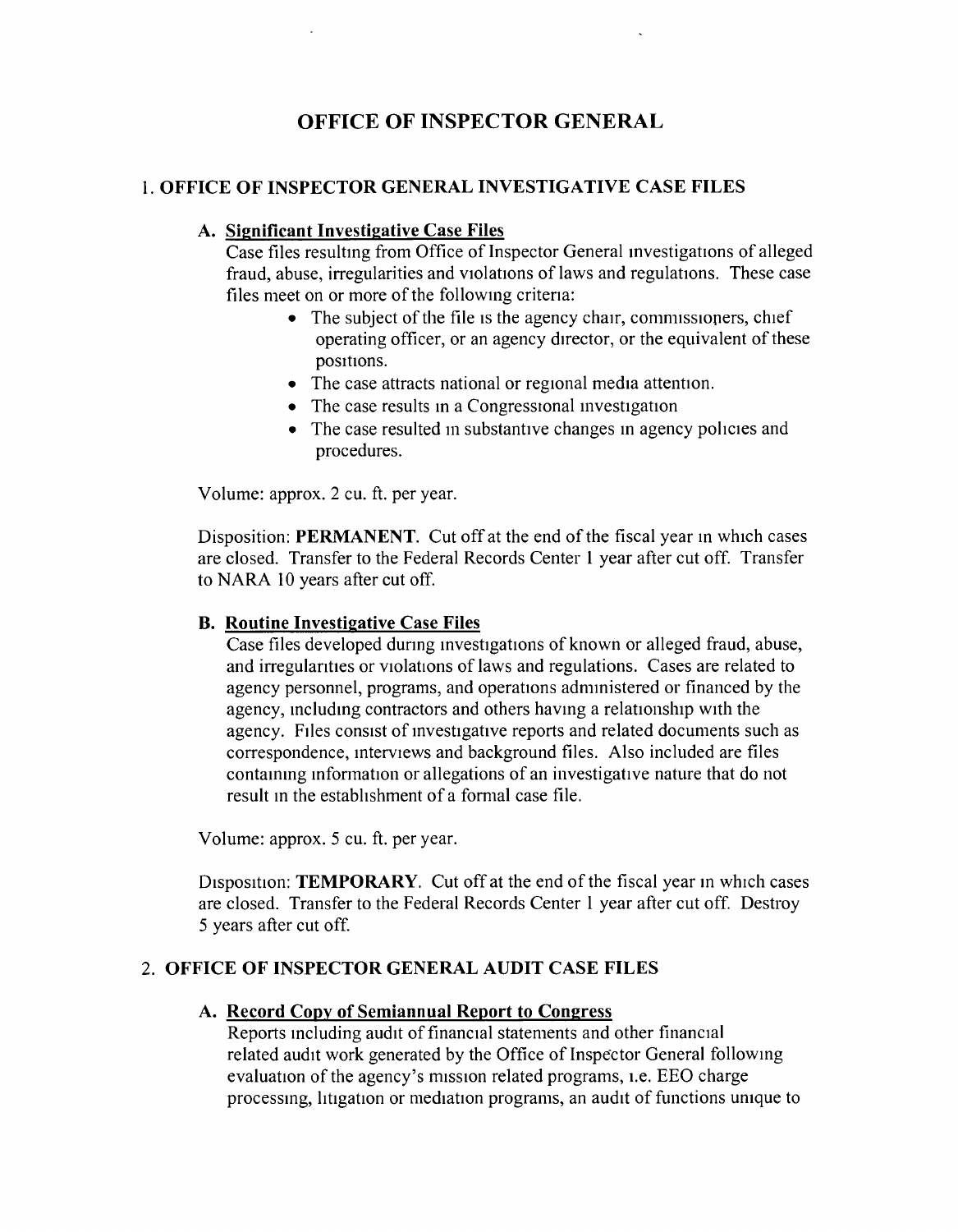the agency. Each report has value for documentmg the effectiveness of the agency's management of operations In a particular office In terms of the agency's mission, as defined in the agency's statutory authority.

Volume: approx. I cu. ft. per year.

Disposition: **PERMANENT.** Cut off at the end of the fiscal year in which the Report was created. Transfer to the Federal Records Center 1 year after cut off. Transfer to NARA 10 years after cut off.

(1) Semiannual Report to Congress Background Materials Other records generated In the course of conducting the evaluation, Including working files.

Disposition: TEMPORARY. Destroy 8 years after the end of the fiscal year in which the final report was issued.

# B. Significant Audit Case Files

Case files for recurring program evaluations that assist management In identifying ,analyzing and resolving program and organizational performance/ policy Issues, studies of areas of specific concern, and Internally generated study initiatives designed to achieve organizational Improvement. Dunng the course of an evaluation, work files (which can include survey questionnaires, rough draft proposals and correspondence) are used to prepare the final recommendations and report. The evaluation staff prepares a concise final report which is mcorporated, along with the work files, mto the case file on completion of each evaluation/study/imtiative.

#### ( 1) Final Reports

Volume: approx. 5 cu. ft. per year.

Disposition: TEMPORARY. Cut off closed cases at the end of the fiscal year in which final audit/evaluation reports are closed. Transfer to Federal Records center 2 years after cut off. Destroy 10 years after cut off.

#### (2) Background Materials

Disposition: TEMPORARY. Cut off at the end of the fiscal year in which the final audit/evaluation report is issued. Transfer to the Federal Records Center 1 year after cut off. Destroy 5 years after cut off.

#### **C. Routine Audit Case Files**

Case files of mternal audits and contractor related case files of agency programs that have no further admuustrative value after the record keeping copy is made. Includes records generated in the course of an evaluation and